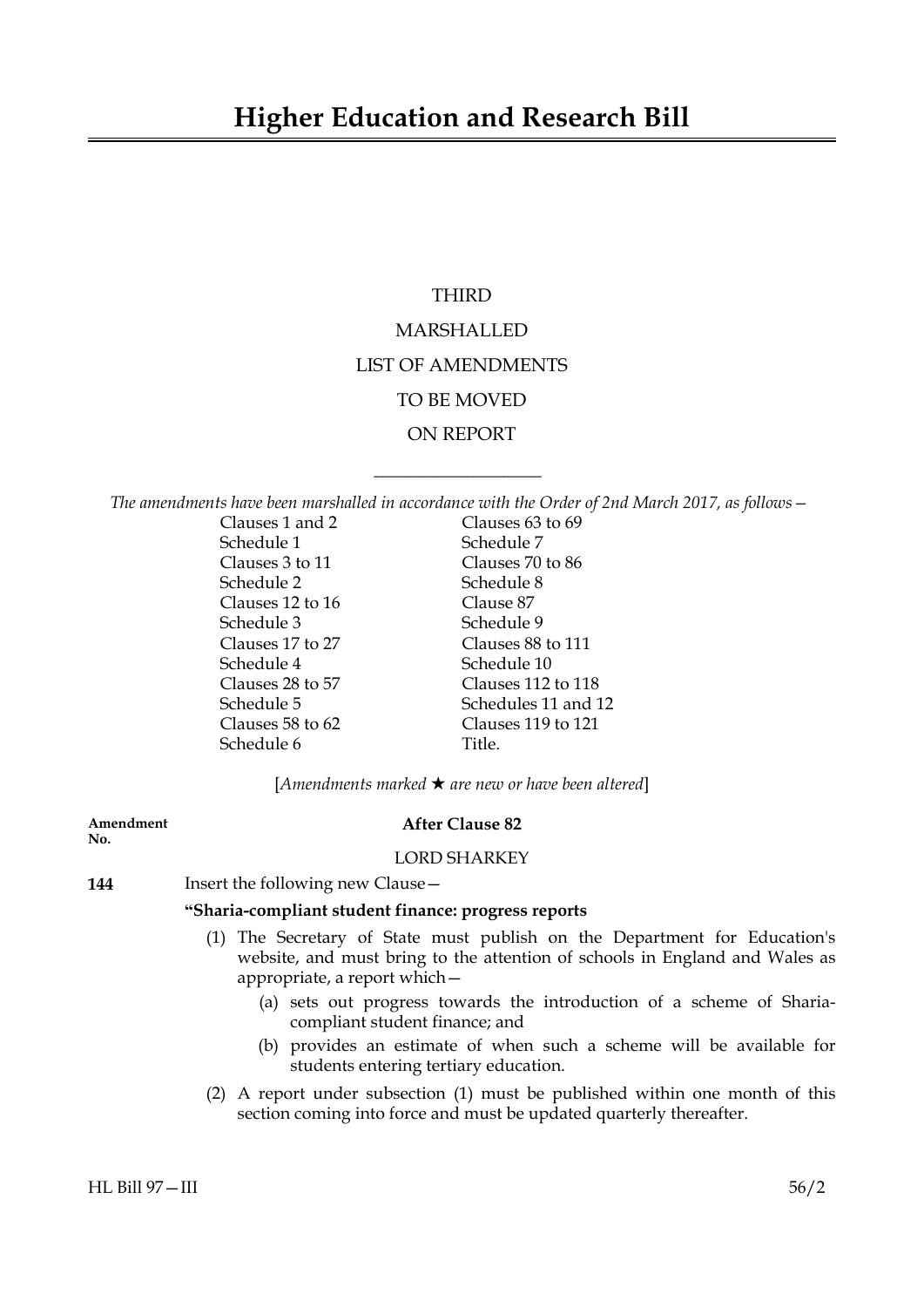# **After Clause 82** *- continued*

(3) Where any update provided under subsection (2) varies an estimate of when a scheme will be available, the Secretary of State must provide an explanation."

#### **After Clause 84**

#### LORD WATSON OF INVERGOWRIE LORD STEVENSON OF BALMACARA

**145** Insert the following new Clause -

# **"Financial support: loans**

- (1) In section 22 of the Teaching and Higher Education Act 1998, after subsection (5) insert—
	- "(5A) No provision may be made relating to the repayment of a loan that has been made available under this section which would change the repayment conditions of that loan once the first payment has been made to the borrower or directly to the institution to whom the borrower is liable to make payments.
		- (5B) No provision may be made relating to the repayment of a loan that has been made available under this section, and under which any payments have been made prior to the commencement of section (*financial support: loans*) of the Higher Education and Research Act 2017, which would make any further changes to the repayment conditions of that loan after the commencement of that section."
- (2) In section 8 of the Sale of Student Loans Act 2008 (consumer credit), for subsection (1) substitute—
	- "(1) Loans made in accordance with regulations under section 22 of the Teaching and Higher Education Act 1998 are to be regulated by the Consumer Credit Act 1974.""

# BARONESS O'NEILL OF BENGARVE BARONESS WOLF OF DULWICH LORD NORTON OF LOUTH LORD STEVENSON OF BALMACARA

**146** Insert the following new Clause -

# **"Unincorporated higher education providers: financial support**

Students enrolled on a course provided by a higher education provider that is not incorporated under the law of the United Kingdom do not qualify for publicly funded student support."

### LORD DUBS LORD JUDD

**147** Insert the following new Clause –

#### **"Access to support for students recognised as needing protection**

(1) Within six months from the day on which this Act comes into force, the Secretary of State must, by regulations, make provision for financial support for higher education courses to be offered to students with certain immigration statuses.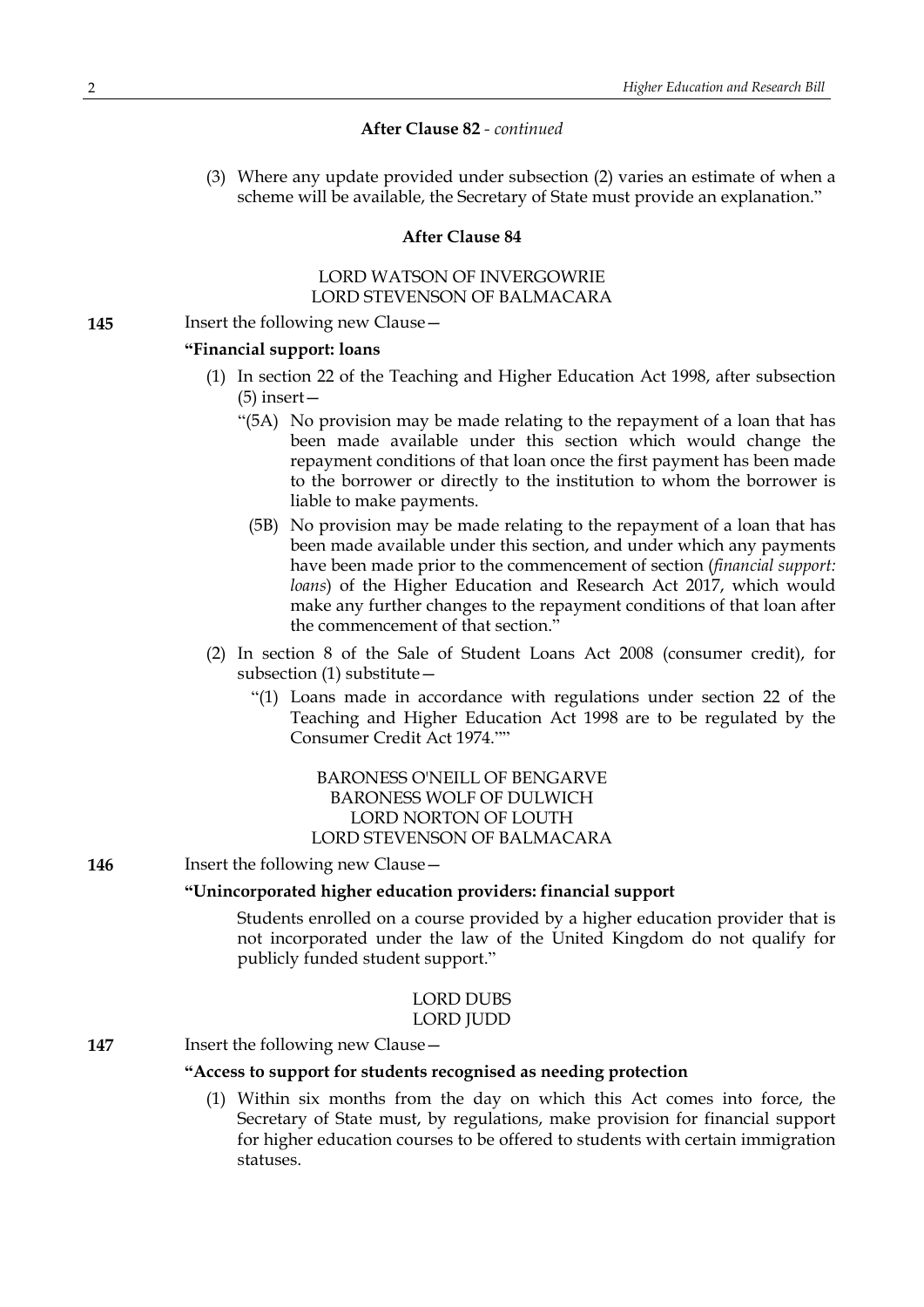#### **After Clause 84** *- continued*

- (2) The regulations specified in subsection (1) must include, but need not be restricted to, provision for—
	- (a) persons granted humanitarian protection and their family members; and
	- (b) persons who have been brought to the United Kingdom under the Syrian Vulnerable Persons Relocation Scheme, or any equivalent scheme, and their family members to be eligible for the support set out in subsection (3).
- (3) The support set out in this subsection is  $-$ 
	- (a) home fees for a higher education course, if they have been ordinarily resident in the United Kingdom since being granted leave, and
	- (b) student loans for a higher education course, if they have been ordinarily resident in the United Kingdom since being granted leave, and are ordinarily resident in the United Kingdom on the first day of the first academic term of that course.
- (4) In this section—

"home fees" means fees for a higher education course charged to persons considered as "qualifying persons" under regulations made under the Higher Education Act 2004;

"student loans" means loans made to students in connection with their undertaking of a higher education course under the Teaching and Higher Education Act 1998."

# **Clause 85**

## VISCOUNT YOUNGER OF LECKIE

- **148** Page 57, line 17, leave out from "insert" to end of line 18 and insert "", and includes an institution which is treated as continuing to be a qualifying institution for the purposes of Part 2 of that Act (see section 20A(2) of that Act)"."
- **149** Page 57, line 22, leave out "paragraph (da)" and insert "paragraphs (da) and (ea)"

#### **After Clause 85**

# LORD HANNAY OF CHISWICK BARONESS ROYALL OF BLAISDON BARONESS GARDEN OF FROGNAL LORD PATTEN OF BARNES

**150** Insert the following new Clause—

# **"Students and academic staff at higher education providers**

(1) The Secretary of State has a duty to encourage international students to attend higher education providers covered by this Act, and UKRI must take every possible opportunity to encourage and facilitate the maximum co-operation between British higher education and research establishments and those based outside the UK, in particular with projects and programmes funded by the European Union.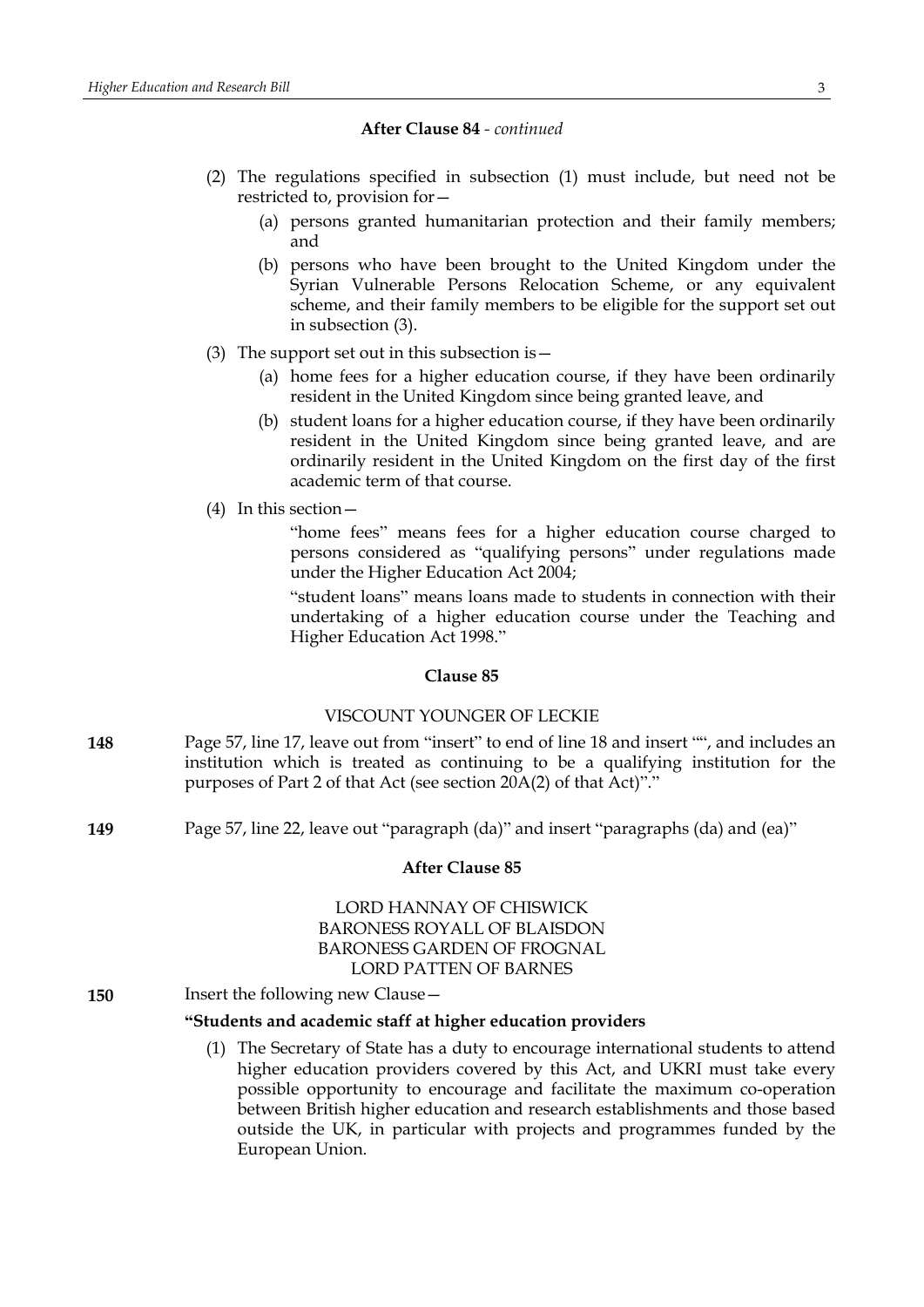# **After Clause 85** *- continued*

- (2) The Secretary of State shall ensure that no student, either undergraduate or postgraduate, who has received an offer to study at such a higher education provider, be treated for public policy purposes as a long term migrant to the UK, for the duration of their studies at such an establishment.
- (3) Persons, who are not British citizens, who receive an offer to study as an undergraduate or postgraduate, or who receive an offer of employment as a member of academic staff at a higher education provider, shall not, in respect of that course of study, or that employment, be subject to more restrictive immigration controls or conditions than were in force for a person in their position on the day on which this Act was passed."

#### LORD LUCAS

**151** Insert the following new Clause -

## **"Study Visas**

The Secretary of State must, in respect of applications from potential international students for visas to allow them to attend courses of higher education in the United Kingdom, publish, on an annual basis, the number and type of higher education study visas granted, categorised by—

- (a) institution,
- (b) country, and
- (c) agent (where a student is represented by an agent),

and what proportion each category represents of all the applications made."

#### **After Clause 86**

# BARONESS DEECH LORD STEVENSON OF BALMACARA BARONESS GARDEN OF FROGNAL

**152** Insert the following new Clause—

#### **"Higher education providers: freedom of speech and preventing unlawful speech**

- (1) All English higher education providers must ensure that their students, staff and invited speakers are able to practise freedom of speech within the law in the provider's premises, forums and events and must put in place measures to prevent unlawful speech.
- (2) Subsection (1) extends to the premises, forums and events of the provider's student unions."

# LORD STOREY

BARONESS GARDEN OF FROGNAL

#### **153** Insert the following new Clause—

#### **"Offence to provide or advertise cheating services**

(1) A person commits an offence if the person provides any service specified in subsection (4) with the intention of giving a student enrolled at an English or Welsh higher education provider an unfair advantage over other such students.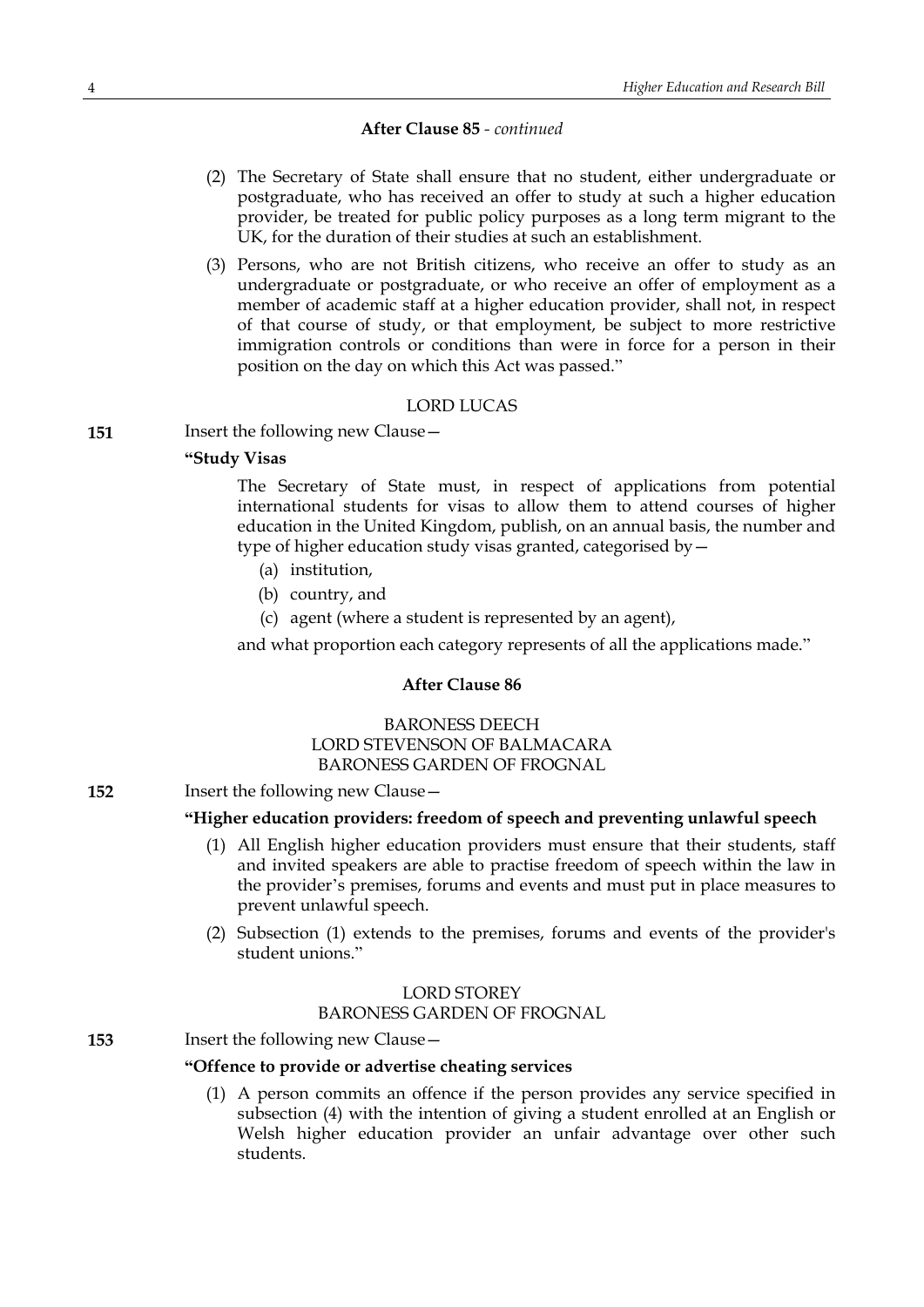**After Clause 86** *- continued*

- (2) A person commits an offence if the person advertises any services specified in subsection (4) knowing that the service has or would have the effect of giving such a student an unfair advantage over other such students.
- (3) A person commits an offence who, without reasonable excuse, publishes an advertisement for any service specified in subsection (4).
- (4) The services referred to in subsections (1) to (3) are  $-$ 
	- (a) completing an assignment or any other work that a student enrolled at an English or Welsh higher education provider is required to complete as part of a higher education course in their stead without authorisation from those making the requirement;
	- (b) providing or arranging the provision of an assignment that a student enrolled at an English or Welsh higher education provider is required to complete as part of a higher education course in their stead without authorisation from those making the requirement;
	- (c) providing or arranging the provision of answers for an examination that a student enrolled at an English or Welsh higher education provider is required to complete as part of a higher education course before they complete it and without authorisation from those setting the examination;
	- (d) sitting an examination that a student enrolled at an English or Welsh higher education provider is required to sit as part of a higher education course in their stead or providing another person to sit the exam in place of the student, without authorisation from those setting the examination.
- (5) A person who commits an offence under this section is liable on summary conviction to a fine not exceeding level 5 on the standard scale."

# LORD DUBS BARONESS HAMWEE LORD JUDD

**154** Insert the following new Clause –

#### **"Independent review of the Prevent strategy in higher education institutions**

- (1) Before the end of the period of three months beginning on the day on which this Act is passed, the Secretary of State must appoint an independent reviewer to—
	- (a) conduct an independent review of the operation and effectiveness of the Prevent strategy in relevant higher education institutions; and
	- (b) submit a report to the Secretary of State on the findings of the review.
- (2) The report must address, though may not be limited to, the following matters—
	- (a) the operation and effectiveness of the Prevent strategy in higher education institutions;
	- (b) the interaction of Prevent with—
		- (i) other legal duties on higher education institutions; and
		- (ii) the criminal law as it relates to higher education institutions;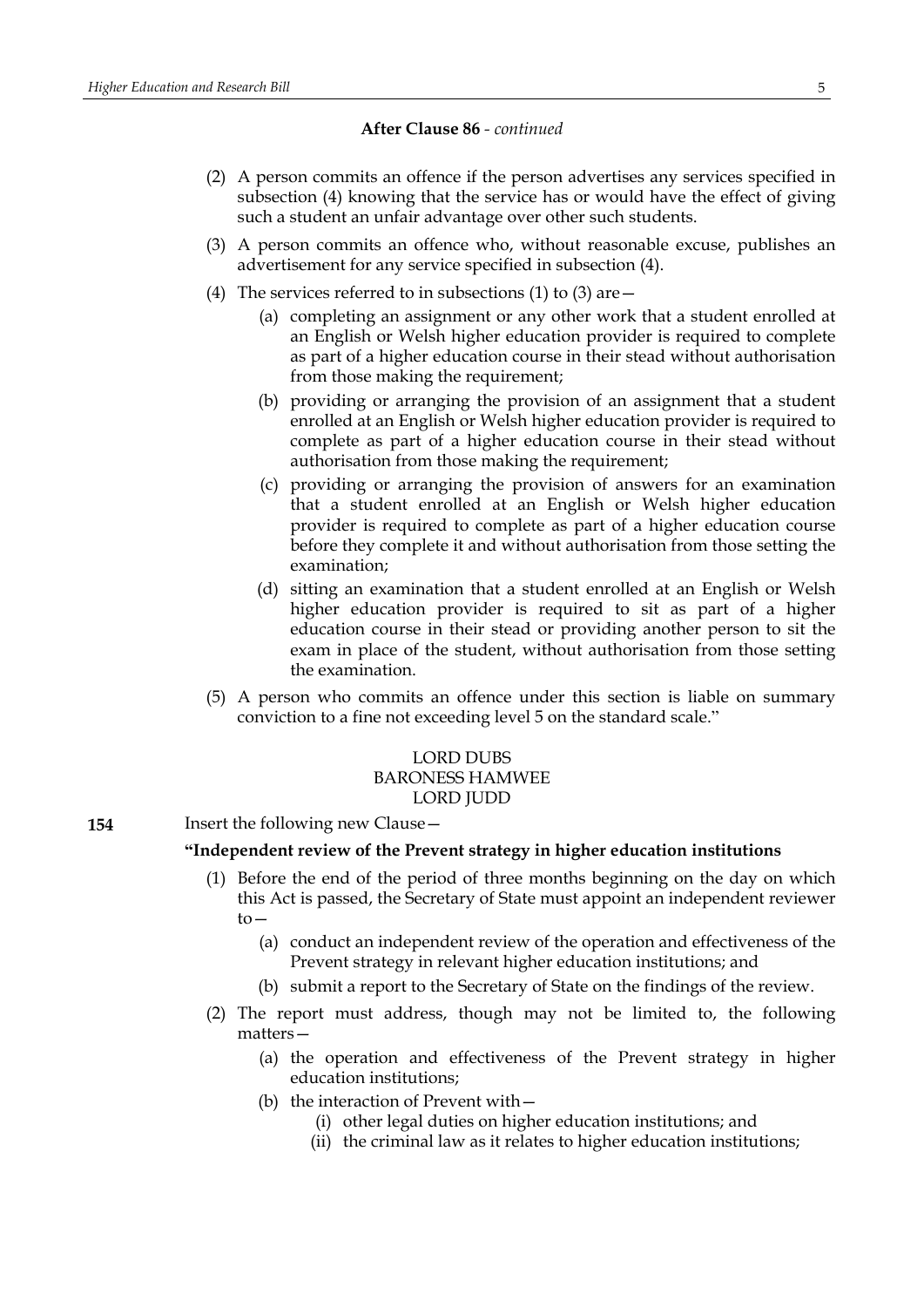#### **After Clause 86** *- continued*

- (c) existing arrangements for the inspection and monitoring of higher education institutions' compliance with the Prevent duty; and
- (d) the nature and extent of training provided to staff working in higher education institutions.
- (3) The independent reviewer may invite evidence from civil society groups and others with expertise in, or experience of, Prevent.
- (4) An individual must not be appointed to the role of independent reviewer if that individual—
	- (a) has a close association with Her Majesty's Government ; or
	- (b) has concurrent obligations as a Government appointed reviewer.
- (5) The reviewer must have access to security sensitive information on the same basis as the reviewer appointed under section 36 of the Terrorism Act 2006.
- (6) In appointing the reviewer, the Secretary of State must have regard to the need to ensure the reviewer has the relevant qualifications, including legal qualifications, to carry out his functions.
- (7) The Secretary of State, after consultation with the independent reviewer, must provide the reviewer with such staff as are sufficient to ensure that the reviewer is able properly to carry out his functions.
- (8) The Secretary of State must pay to the reviewer—
	- (a) expenses incurred in carrying out his functions under this section; and
	- (b) such allowances as the Secretary of State determines.
- (9) The Secretary of State must lay before each House of Parliament a copy of the report received under subsection (1)(b).
- (10) In this section, "Prevent" means the Prevent strand of Her Majesty's Government's counter-terrorism strategy CONTEST, including the statutory Prevent structure; and "statutory Prevent structure" means the provisions set out at Part 5 of the Counter-Terrorism and Security Act 2015."

#### **Schedule 8**

#### VISCOUNT YOUNGER OF LECKIE

- **155** Page 104, line 6, at end insert—
	- "23A (1) Section 78 (financial years of higher education corporations) is amended as follows.
		- (2) In the heading, at the end insert ": Wales".
		- (3) In subsection (1), after "higher education corporations" insert "in Wales".
		- (4) After subsection (2) insert—
			- "(3) In this section "higher education corporation in Wales" means a higher education corporation established to conduct an institution whose activities are carried on, or principally carried on, in Wales.""
- **156** [*Withdrawn*]
- **157** [*Withdrawn*]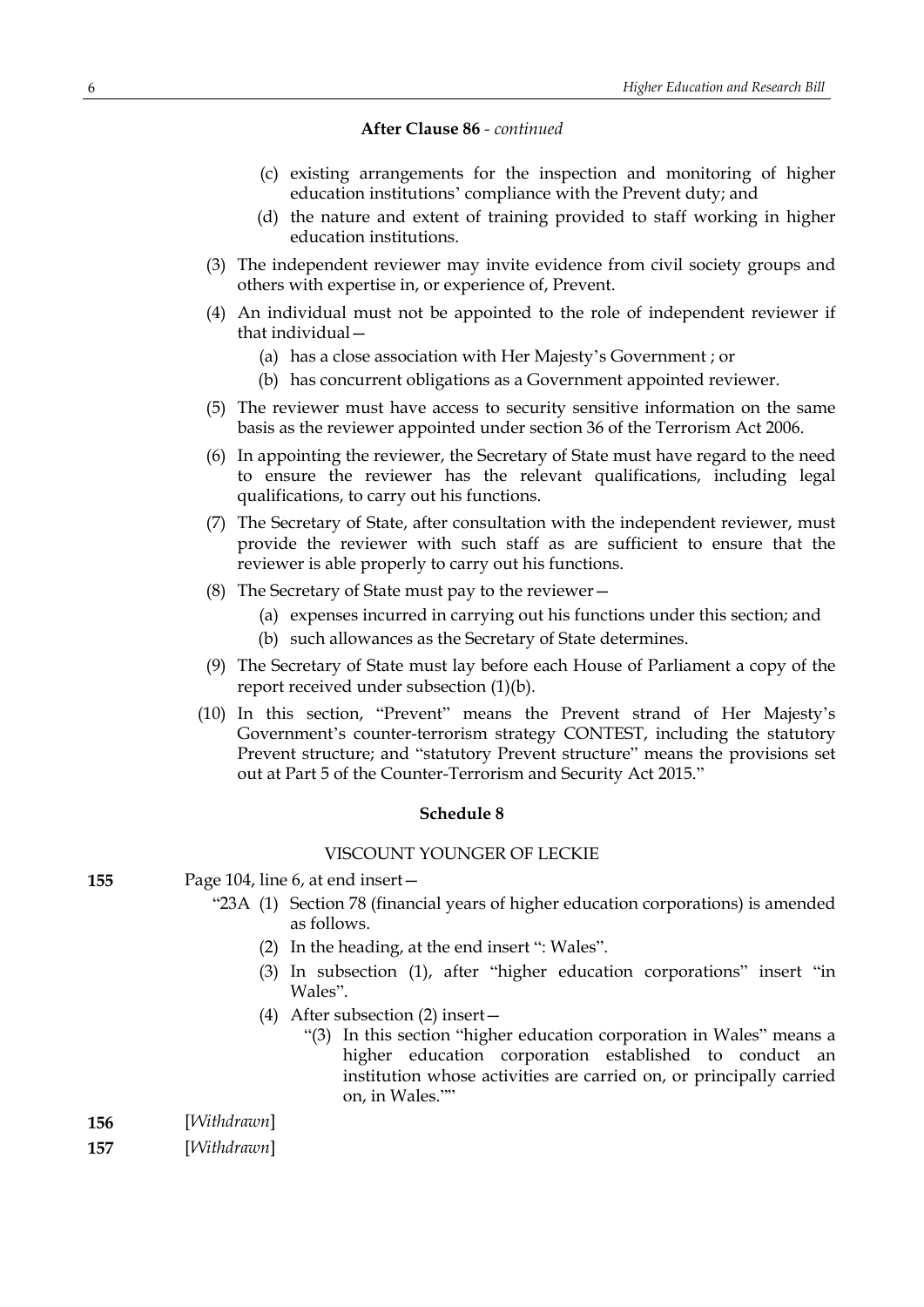| 158        | [Withdrawn]                                                         |
|------------|---------------------------------------------------------------------|
|            | Schedule 9                                                          |
|            | LORD PRIOR OF BRAMPTON<br><b>LORD MENDELSOHN</b>                    |
| 159        | Page 104, line 38, after "matters" insert ", the charitable sector" |
| <b>160</b> | [Withdrawn]                                                         |

**Schedule 9** *- continued*

**161** [*Withdrawn*]

### LORD STEVENSON OF BALMACARA

| 162 | Page 105, line 2, leave out from "least" to end of line 4 and insert "- |
|-----|-------------------------------------------------------------------------|
|     | (a) one person with relevant experience of Scotland;                    |

- (b) one person with relevant experience of Wales;
- (c) one person with relevant experience of Northern Ireland;

with the respective agreement of the Scottish Government, Welsh Government and Northern Ireland Executive."

| 163 | [Withdrawn] |
|-----|-------------|
|     |             |
|     |             |

# **164** Page 105, line 9, after "matters" insert ", the charitable sector"

LORD MENDELSOHN

LORD PRIOR OF BRAMPTON LORD MENDELSOHN

**164A** Page 105, line 14, at end insert— "( ) a senior independent member, and"

# LORD PRIOR OF BRAMPTON BARONESS BROWN OF CAMBRIDGE LORD MENDELSOHN

# **165** Page 105, line 15, leave out "nine" and insert "twelve"

# LORD SHARKEY LORD WILLIS OF KNARESBOROUGH LORD MENDELSOHN

**165A** Page 105, line 16, at end insert ", of whom at least three shall be lay members."

# BARONESS BROWN OF CAMBRIDGE LORD STEVENSON OF BALMACARA

- **166** Page 105, line 16, at end insert—
	- "( ) In the case of Innovate UK, the Council must have a non-executive Chair, and the non-executive Chair and the majority of the Council members must be from science-related business backgrounds."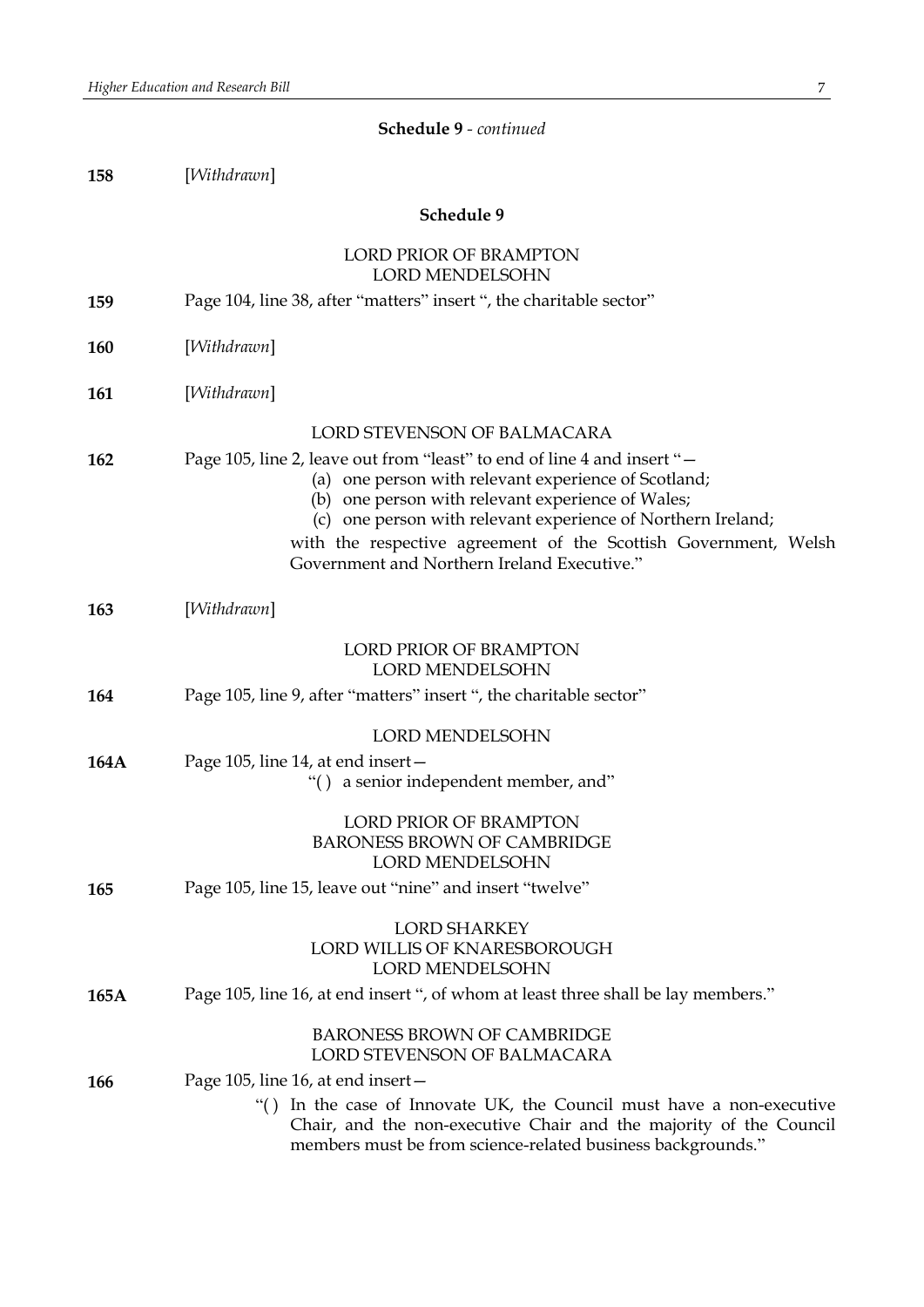| <b>Schedule 9</b> - continued |  |
|-------------------------------|--|
|-------------------------------|--|

|      | <b>LORD MENDELSOHN</b>                                                                                                                                           |
|------|------------------------------------------------------------------------------------------------------------------------------------------------------------------|
| 166A | Page 105, line 18, after "chair" insert ", the senior independent member"                                                                                        |
|      | <b>LORD PRIOR OF BRAMPTON</b><br><b>LORD MENDELSOHN</b>                                                                                                          |
| 167  | Page 105, line 20, at end insert "after consulting the chair of UKRI"                                                                                            |
|      | <b>LORD PRIOR OF BRAMPTON</b><br><b>BARONESS BROWN OF CAMBRIDGE</b><br><b>LORD KREBS</b><br>LORD MENDELSOHN                                                      |
| 168  | Page 107, line 11, at end insert -                                                                                                                               |
|      | "Executive Committee                                                                                                                                             |
|      | 8A(1) UKRI must establish a committee called "the Executive Committee".                                                                                          |
|      | The Executive Committee is to consist of $-$<br>(2)                                                                                                              |
|      | (a) the CEO, who is to be its chair,                                                                                                                             |
|      | (b) the CFO,                                                                                                                                                     |
|      | (c) the executive chair of each of the Councils, and                                                                                                             |
|      | (d) such other members as the CEO may appoint.                                                                                                                   |
|      | (3) Those appointed under sub-paragraph $(2)(d)$ –<br>(a) must be employees of UKRI, and                                                                         |
|      | (b) if they cease to be such employees, may not continue as members<br>appointed under that provision.                                                           |
|      | (4) The Executive Committee may establish sub-committees, and a sub-committee<br>so established is referred to in this Schedule as an "Executive sub-committee". |
|      | (5) An Executive sub-committee may include persons who are not members of<br>UKRI, Council members or employees of UKRI.                                         |
|      | (6) UKRI must pay such allowances as the Secretary of State may determine to any<br>person who-                                                                  |
|      | (a) is a member of an Executive sub-committee, but                                                                                                               |
|      | (b) is not a member of UKRI, a Council member or an employee of UKRI."                                                                                           |
|      | <b>LORD PRIOR OF BRAMPTON</b><br><b>BARONESS BROWN OF CAMBRIDGE</b><br>LORD MENDELSOHN                                                                           |
| 169  | Page 107, line 13, after "Councils" insert "and the Executive Committee"                                                                                         |
| 170  | Page 107, line 33, leave out sub-paragraphs (1) and (2) and insert-                                                                                              |
|      | "(1) UKRI, a Council and the Executive Committee may each determine their own<br>procedure and the procedure of any relevant committee.                          |
|      | $(1A)$ "Relevant committee" means -                                                                                                                              |
|      | (a) in the case of UKRI, a general committee,                                                                                                                    |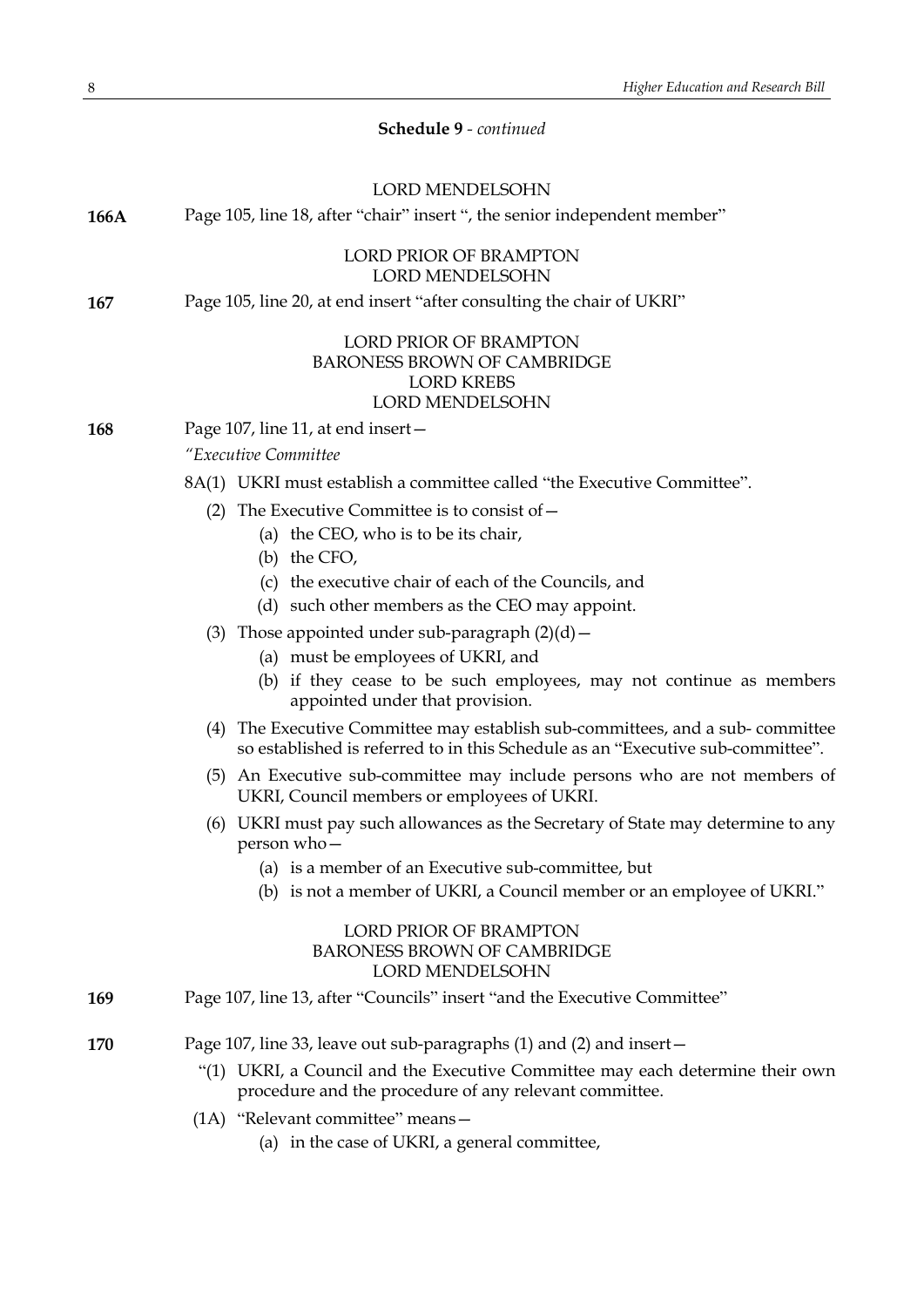#### **Schedule 9** *- continued*

- (b) in the case of a Council, a Council sub-committee established by it, and
- (c) in the case of the Executive Committee, an Executive sub- committee.
- (2) But sub-paragraph (1) is subject to the rest of this paragraph."
- **171** Page 108, line 16, after "committee," insert "or of the Executive Committee or any Executive sub-committee,"

# LORD PRIOR OF BRAMPTON

- **172** Page 109, line 8, at end insert—
	- "( ) The report must include a statement regarding how UKRI has cooperated with the OfS during that year."

# LORD PRIOR OF BRAMPTON BARONESS BROWN OF CAMBRIDGE LORD MENDELSOHN

**173** Page 109, line 31, leave out from beginning to third "the" and insert "But UKRI may do any of the following only in accordance with terms and conditions specified from time to time by"

#### LORD PRIOR OF BRAMPTON LORD MENDELSOHN

- **174** Page 110, line 14, leave out "paragraph" and insert "paragraphs 8A and"
- **175** Page 110, line 23, leave out "paragraph" and insert "paragraphs 8A and"

#### **Clause 88**

# LORD PRIOR OF BRAMPTON BARONESS BROWN OF CAMBRIDGE LORD KREBS LORD MENDELSOHN

- **176** Page 58, line 12, at end insert—
	- "(4) Before making regulations under subsection (2), the Secretary of State must consult such persons as the Secretary of State considers appropriate.
	- (5) UKRI must, if requested to do so by the Secretary of State, carry out such a consultation, on behalf of the Secretary of State, of such persons.
	- (6) In such a case, UKRI must carry out the consultation in accordance with such directions as the Secretary of State may give."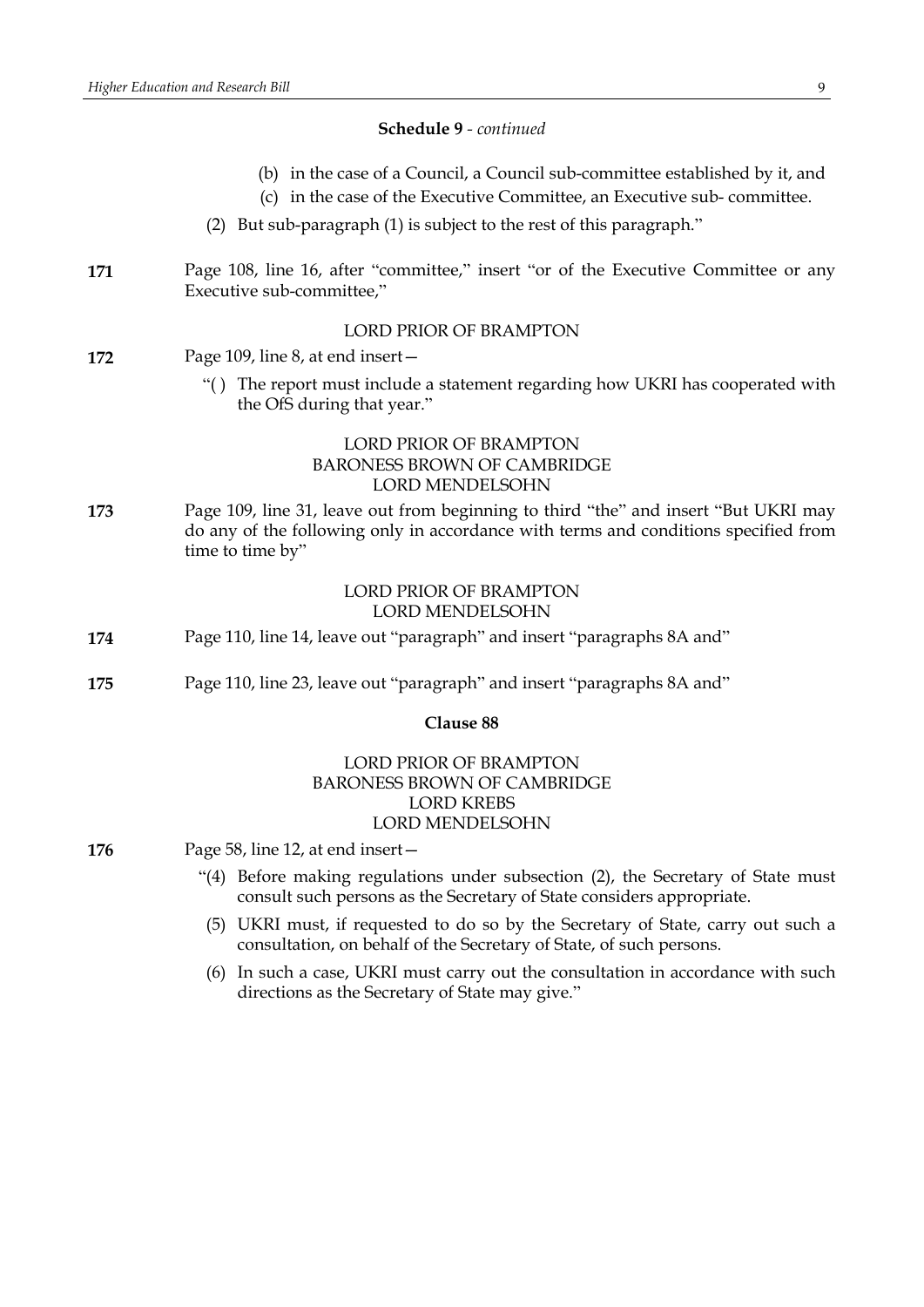#### **Clause 89**

#### LORD MENDELSOHN

- **177** Page 58, line 28, at end insert—
	- "( ) In performing its functions, UKRI must have regard to the need to protect the institutional autonomy of English higher education providers, as set out in section 3(7)."

#### **Clause 91**

# LORD SHARKEY LORD WILLIS OF KNARESBOROUGH

**177A** Page 59, line 25, at end insert ", and must in making the arrangements, delegate to the Councils the authority to enter into direct partnerships with other funding bodies in the exercise of these functions, subject to the prevailing rules and disciplines concerning the management of public funds."

# LORD PRIOR OF BRAMPTON LORD MENDELSOHN

- **178** Page 60, line 12, leave out subsection (3) and insert—
	- "(3) A "relevant specialist employee", in relation to a Council, means—
		- (a) a researcher or scientist employed by UKRI to work in the Council's field of activity (see the table in subsection (1)), or
		- (b) a person who has knowledge, experience or specialist skills which is or are relevant to the Council's field of activity and is employed by UKRI to work in that field of activity."

# LORD WILLIS OF KNARESBOROUGH LORD SHARKEY

- **178A** $\star$  Page 60, line 14, at end insert—
	- "( ) Arrangements under this section must have regard to the package of flexibility measures for Research Councils' institutes, providing certain exemptions from central government constraints and flexibility around pay, procurement, marketing, budget exchange for non-grant income, and depreciation, as announced by Her Majesty's Government at the March 2015 Budget."

#### LORD PRIOR OF BRAMPTON LORD MENDELSOHN

- **179** Page 60, line 18, after "contributing" insert "(whether directly or indirectly)"
- **180** Page 60, line 18, after "growth" insert ", or an economic benefit,"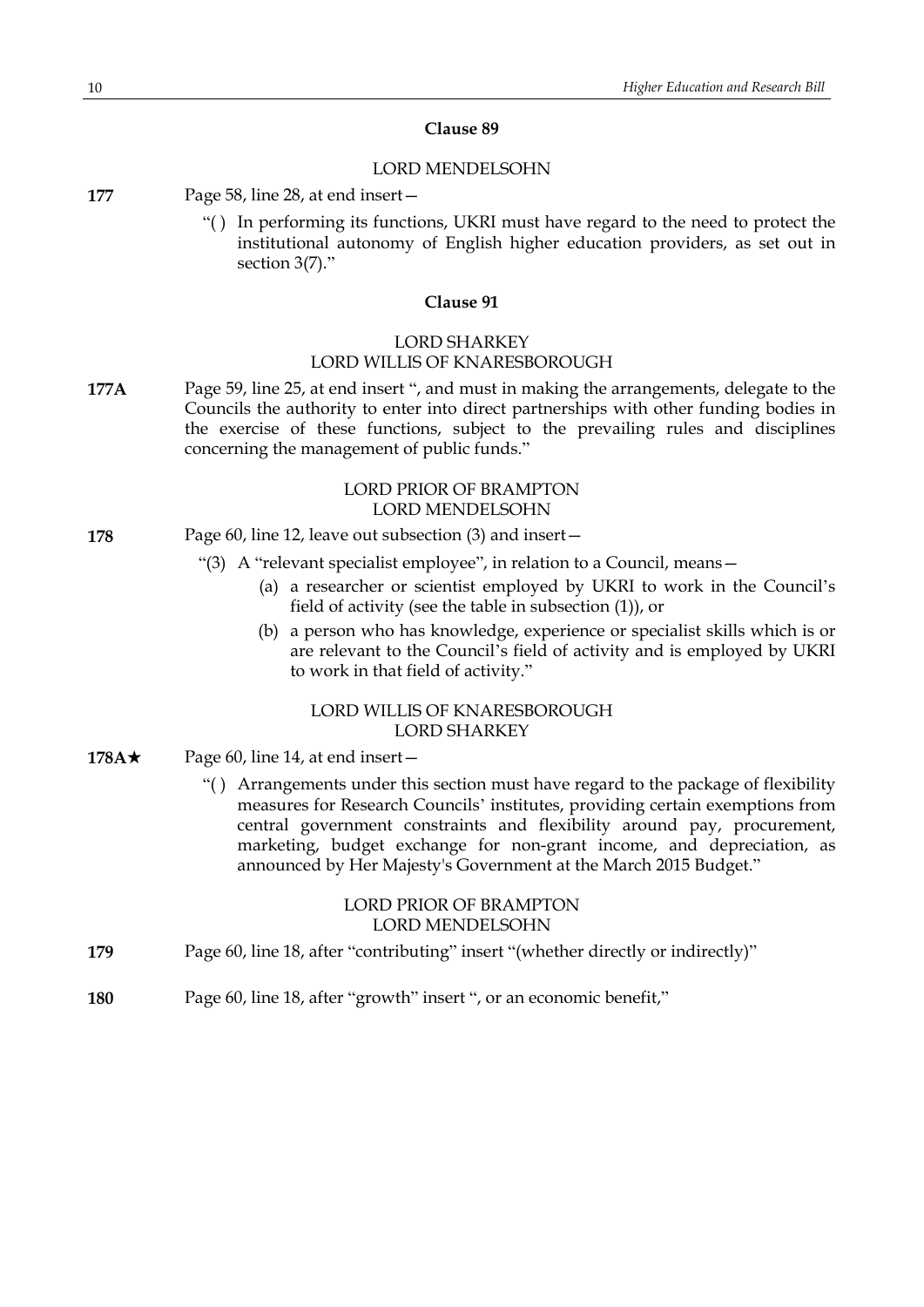# LORD PRIOR OF BRAMPTON BARONESS BROWN OF CAMBRIDGE LORD KREBS LORD MENDELSOHN

#### **181** Page 60, line 18, after "Kingdom," insert—

"( ) advancing knowledge (whether in the United Kingdom or elsewhere and whether directly or indirectly) in, or in connection with, science, technology, humanities or new ideas,"

# LORD PRIOR OF BRAMPTON BARONESS BROWN OF CAMBRIDGE LORD MENDELSOHN

**182** Page 60, line 24, at end insert—

- "(6) Before making regulations under subsection (5), the Secretary of State must consult such persons as the Secretary of State considers appropriate.
- (7) UKRI must, if requested to do so by the Secretary of State, carry out such a consultation, on behalf of the Secretary of State, of such persons.
- (8) In such a case, UKRI must carry out the consultation in accordance with such directions as the Secretary of State may give."

#### **Clause 92**

# LORD PRIOR OF BRAMPTON BARONESS BROWN OF CAMBRIDGE LORD MENDELSOHN

- **183** Page 60, line 31, leave out subsection (3) and insert—
	- "(3) Arrangements under this section must require Innovate UK, when exercising any function to which the arrangements relate, to have regard to—
		- (a) the need to support (directly or indirectly) persons engaged in business activities in the United Kingdom,
		- (b) the need to promote innovation by persons carrying on business in the United Kingdom, and
		- (c) the desirability of improving quality of life in the United Kingdom."

#### **Clause 95**

#### LORD WALLACE OF TANKERNESS LORD PATEL

- **184** Page 62, line 6, at end insert—
	- "( ) Before approving the strategy under subsection (1), the Secretary of State must consult with the Scottish Government, the Welsh Government and the Northern Ireland Executive."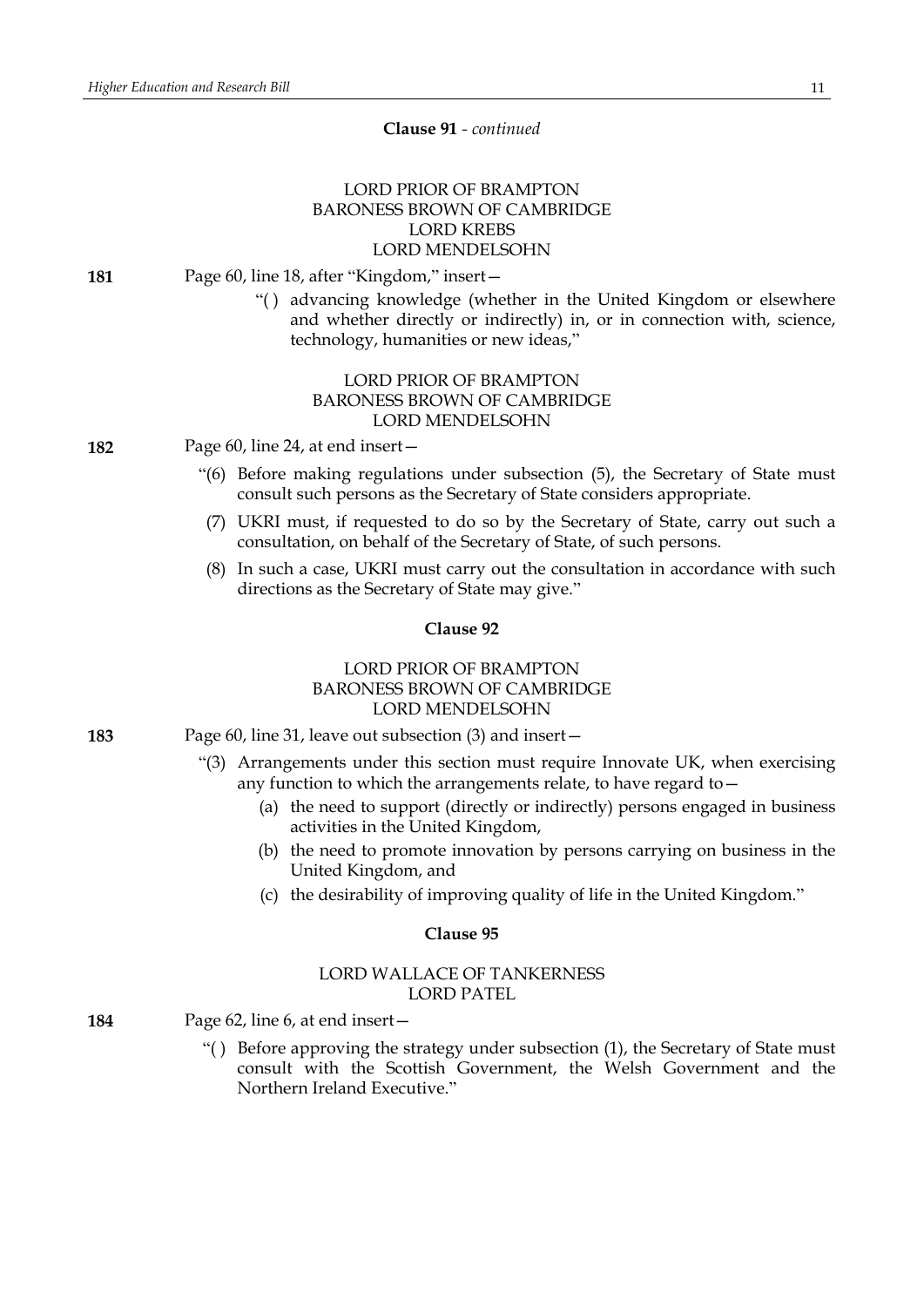# **Clause 97**

# LORD PRIOR OF BRAMPTON LORD MENDEL COUNT

|     | LUKD MENDELSUHN                                                                                                                                                                                                                                |
|-----|------------------------------------------------------------------------------------------------------------------------------------------------------------------------------------------------------------------------------------------------|
| 185 | Page 62, line 39, after "subsection (1)" insert "in respect of those functions"                                                                                                                                                                |
| 186 | Page 63, line 9, after "subsection (1)" insert "in respect of those functions"                                                                                                                                                                 |
| 187 | Page 63, line 15, at end insert -<br>"() provide for the allocation of the whole or a part of the grant to a<br>particular Council and for subsequent changes in that allocation,"                                                             |
| 188 | Page 63, line 22, at end insert –                                                                                                                                                                                                              |
|     | "() Where the Secretary of State makes a grant to UKRI under subsection (1), the<br>Secretary of State must publish -                                                                                                                          |
|     | (a) the amount of the grant, and                                                                                                                                                                                                               |
|     | (b) if the terms and conditions of the grant allocate the whole or a part of<br>that amount to a particular Council -                                                                                                                          |
|     | (i) the name of the Council, and<br>(ii) the amount of the grant which is so allocated to it."                                                                                                                                                 |
|     | Clause 99                                                                                                                                                                                                                                      |
|     | LORD PRIOR OF BRAMPTON<br><b>BARONESS BROWN OF CAMBRIDGE</b><br>LORD STEVENSON OF BALMACARA<br><b>LORD KREBS</b>                                                                                                                               |
| 189 | Page 64, line 7, at end insert-                                                                                                                                                                                                                |
|     | "(za) the Haldane principle, where the grant or direction mentioned in<br>subsection (1) is in respect of functions exercisable by one or more of the<br>Councils mentioned in section 91 (1) pursuant to arrangements under<br>that section," |
| 190 | Page 64, line 8, after "principle" insert ", in any case"                                                                                                                                                                                      |
| 191 | Page 64, line 10, at end insert-                                                                                                                                                                                                               |
|     | "(2A) The "Haldane principle" is the principle that decisions on individual research<br>proposals are best taken following an evaluation of the quality and likely<br>impact of the proposals (such as a peer review process)."                |
| 192 | [Withdrawn]                                                                                                                                                                                                                                    |
|     | Clause 100                                                                                                                                                                                                                                     |
|     | <b>LORD WALLACE OF TANKERNESS</b>                                                                                                                                                                                                              |
| 193 | Page 64, line 19, leave out subsection (1) and insert -                                                                                                                                                                                        |
|     | In exercising its functions, UKRI must have regard to -<br>$\cdot$ ()                                                                                                                                                                          |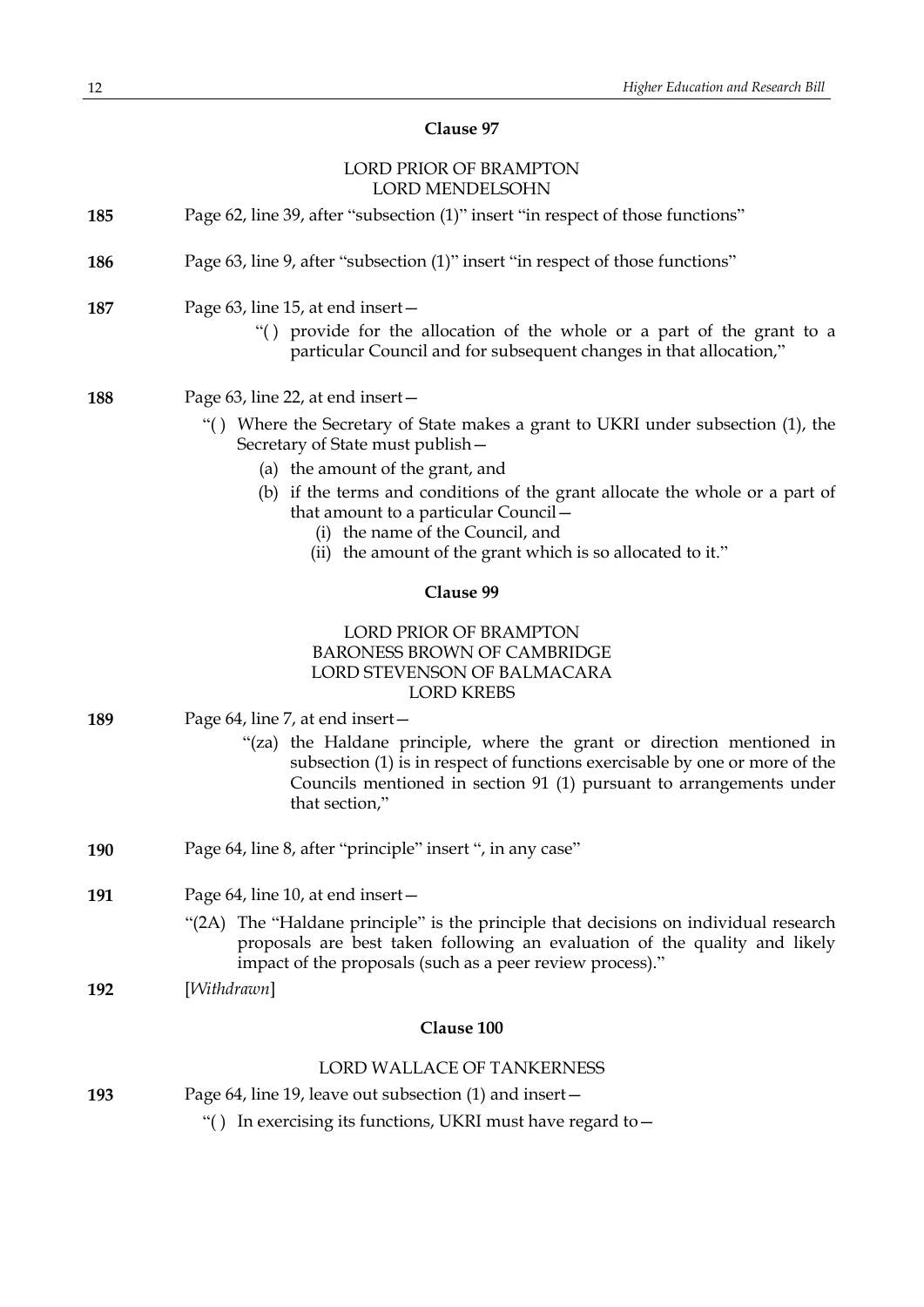#### **Clause 100** *- continued*

- (a) the promotion of research and innovation in Scotland, Wales and Northern Ireland, and
- (b) the need to use its resources in the most efficient, effective and economic way."

### LORD WALLACE OF TANKERNESS LORD PATEL

- **194** Page 64, line 22, at and insert—
	- "( ) The Secretary of State, in exercising the functions of the Secretary of State under this Part, must have regard to the promotion of research and innovation in Scotland, Wales and Northern Ireland."

#### **Clause 108**

# LORD MACKAY OF CLASHFERN LORD SMITH OF FINSBURY LORD STEVENSON OF BALMACARA

- **194A** Page 67, line 26, at end insert—
	- "( ) Where a decision to be made by the OfS or UKRI relates to—
		- (a) the power to award research degrees; or
		- (b) research students;

the OfS and UKRI must make the decision jointly."

#### **Clause 112**

#### VISCOUNT YOUNGER OF LECKIE

| Page 69, line 9, leave out "subsection (3)" and insert "subsections (3) and (4)" | 195 |  |  |  |  |
|----------------------------------------------------------------------------------|-----|--|--|--|--|
|----------------------------------------------------------------------------------|-----|--|--|--|--|

- **196** Page 69, line 14, at end insert—
	- "(4) Provision made under subsection (1) by virtue of subsection (2)(b) may not revoke a Royal Charter in its entirety."

#### **Clause 115**

#### VISCOUNT YOUNGER OF LECKIE

- **197** Page 70, line 11, at end insert—
	- "( ) regulations under section 10 (1)(prescribed description of providers for whom a transparency condition is mandatory);"
- **198** Page 70, line 16, at end insert—
	- "( ) regulations under section 38 (3)(prescribed description of providers eligible for financial support);"
- **199** Page 70, line 24, after "or" insert "of"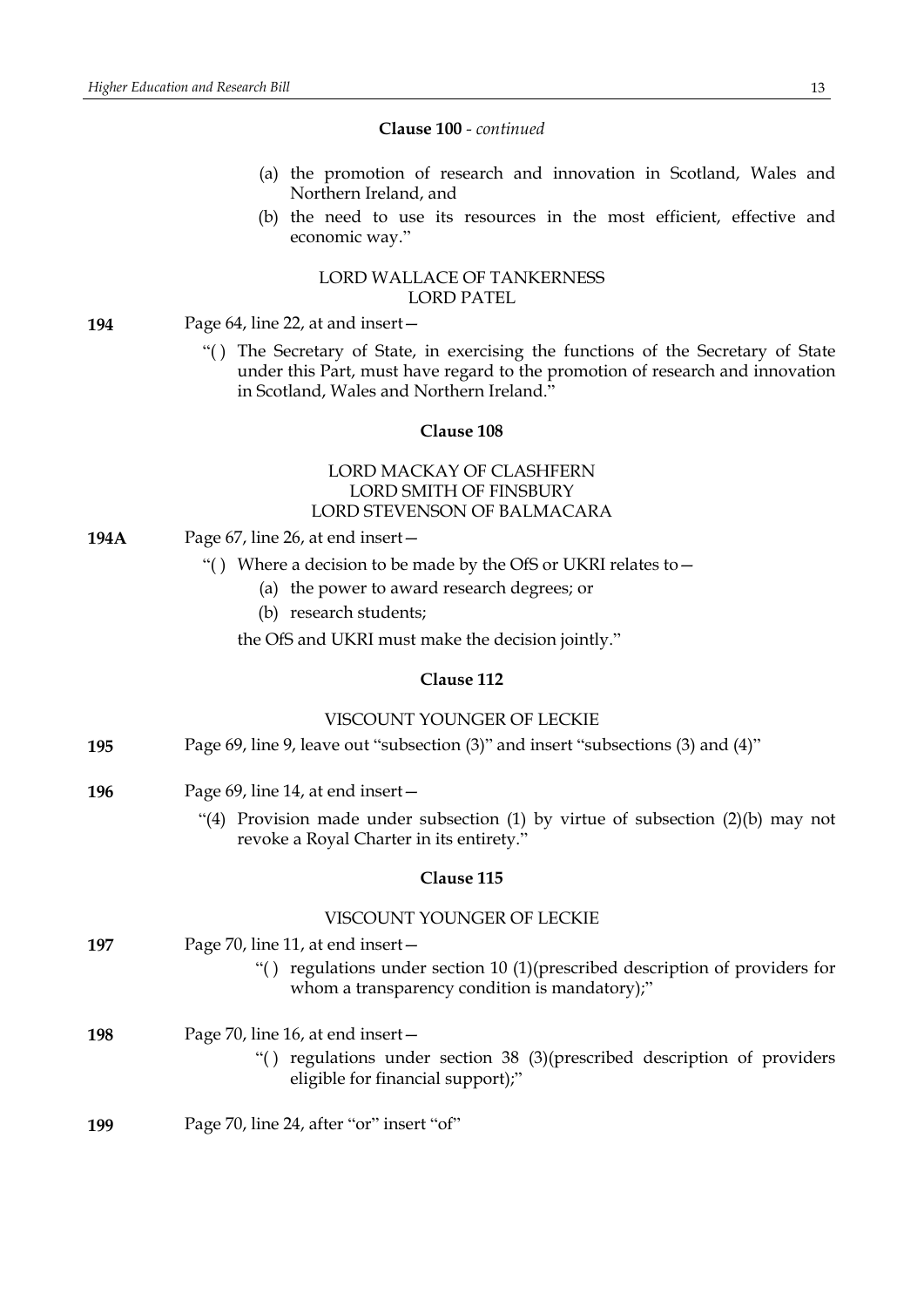| Clause 115 - continued |  |
|------------------------|--|
|------------------------|--|

| 200 | Page 70, line 27, at end insert "any of the following provisions of that Schedule<br>$applies -$                                                                                                                                                                                                       |
|-----|--------------------------------------------------------------------------------------------------------------------------------------------------------------------------------------------------------------------------------------------------------------------------------------------------------|
|     | (a) paragraph 4(1A)(first regulations prescribing the higher, basic and floor<br>amounts);                                                                                                                                                                                                             |
|     | (b)                                                                                                                                                                                                                                                                                                    |
| 201 | Page 70, line 29, leave out "applies"                                                                                                                                                                                                                                                                  |
| 202 | Page 70, line 29, at end insert -<br>"() paragraph 5 (accelerated courses)."                                                                                                                                                                                                                           |
|     | Schedule 11                                                                                                                                                                                                                                                                                            |
|     | VISCOUNT YOUNGER OF LECKIE                                                                                                                                                                                                                                                                             |
| 203 | Page 112, line 35, leave out "in receipt of remuneration"                                                                                                                                                                                                                                              |
| 204 | Page 113, line 6, at end insert-                                                                                                                                                                                                                                                                       |
|     | "Education (No. 2) Act 1986                                                                                                                                                                                                                                                                            |
|     | 4A(1) Section 43 of the Education (No. 2) Act 1986 (freedom of speech in universities<br>etc) is amended as follows.                                                                                                                                                                                   |
|     | After subsection (4) insert –<br>(2)                                                                                                                                                                                                                                                                   |
|     | "(4A) The establishments in England to which this section applies are $-$<br>(a) any registered higher education provider;<br>(b) any establishment of higher or further education which is<br>maintained by a local authority;                                                                        |
|     | (c) any institution within the further education sector."                                                                                                                                                                                                                                              |
|     | (3) In subsection (5), after "The establishments" insert "in Wales".<br>(4) In subsection (6), in the definition of "governing body", for "in relation to any                                                                                                                                          |
|     | university" substitute "-<br>(a) in relation to a registered higher education provider, has the<br>meaning given by section 81 (1) of the Higher Education and<br>Research Act 2017;<br>(b) in relation to a university in Wales,".                                                                    |
|     | $(5)$ In subsection $(6)$ , after the definition of "governing body" insert –                                                                                                                                                                                                                          |
|     | ""registered higher education provider" has the meaning given<br>by section 4 (10) of the Higher Education and Research Act<br>$2017$ ;".                                                                                                                                                              |
|     | (6) After subsection (6) insert $-$                                                                                                                                                                                                                                                                    |
|     | " $(6A)$ For the purposes of this section $-$<br>(a) an establishment is taken to be in England if its activities are<br>carried on, or principally carried on, in England;<br>(b) an establishment is taken to be in Wales if its activities are<br>carried on, or principally carried on, in Wales." |
|     | In subsection $(7)(a)$ , after "subsection" insert " $(4A)(b)$ or".<br>(7)                                                                                                                                                                                                                             |
|     |                                                                                                                                                                                                                                                                                                        |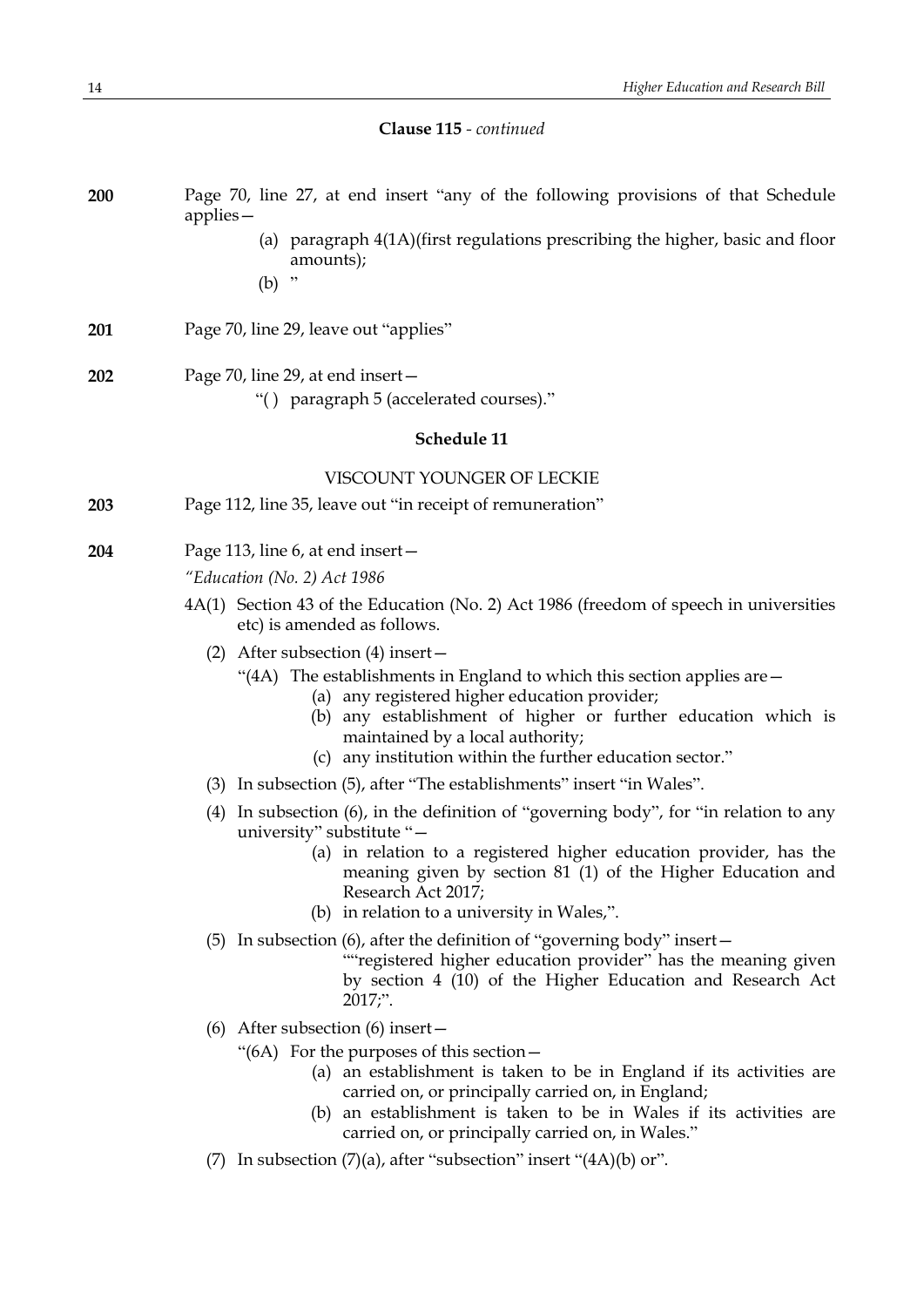#### **Schedule 11** *- continued*

**205** Page 117, line 25, at end insert— "29A (1) The Education Act 2005 is amended as follows. (2) In section 92 (joint exercise of functions)— (a) in subsection (2), for "Higher Education Funding Council for England" substitute "Office for Students", and (b) omit subsection (5)." **206** Page 117, line 26, leave out "to the Education Act 2005" **Clause 120** VISCOUNT YOUNGER OF LECKIE **207** Page 72, line 8, leave out subsection (1) and insert— "(1) The following provisions of this Part come into force on the day on which this Act is passed— (a) sections 111 to 113 ; (b) sections 115 to 117 ; (c) section 119 ; (d) this section; (e) section 121 ." LORD SHARKEY **208** Page 72, line 30, at end insert—

> "( ) Section (*Sharia-compliant student finance: progress reports*) comes into force on the day on which this Act is passed."